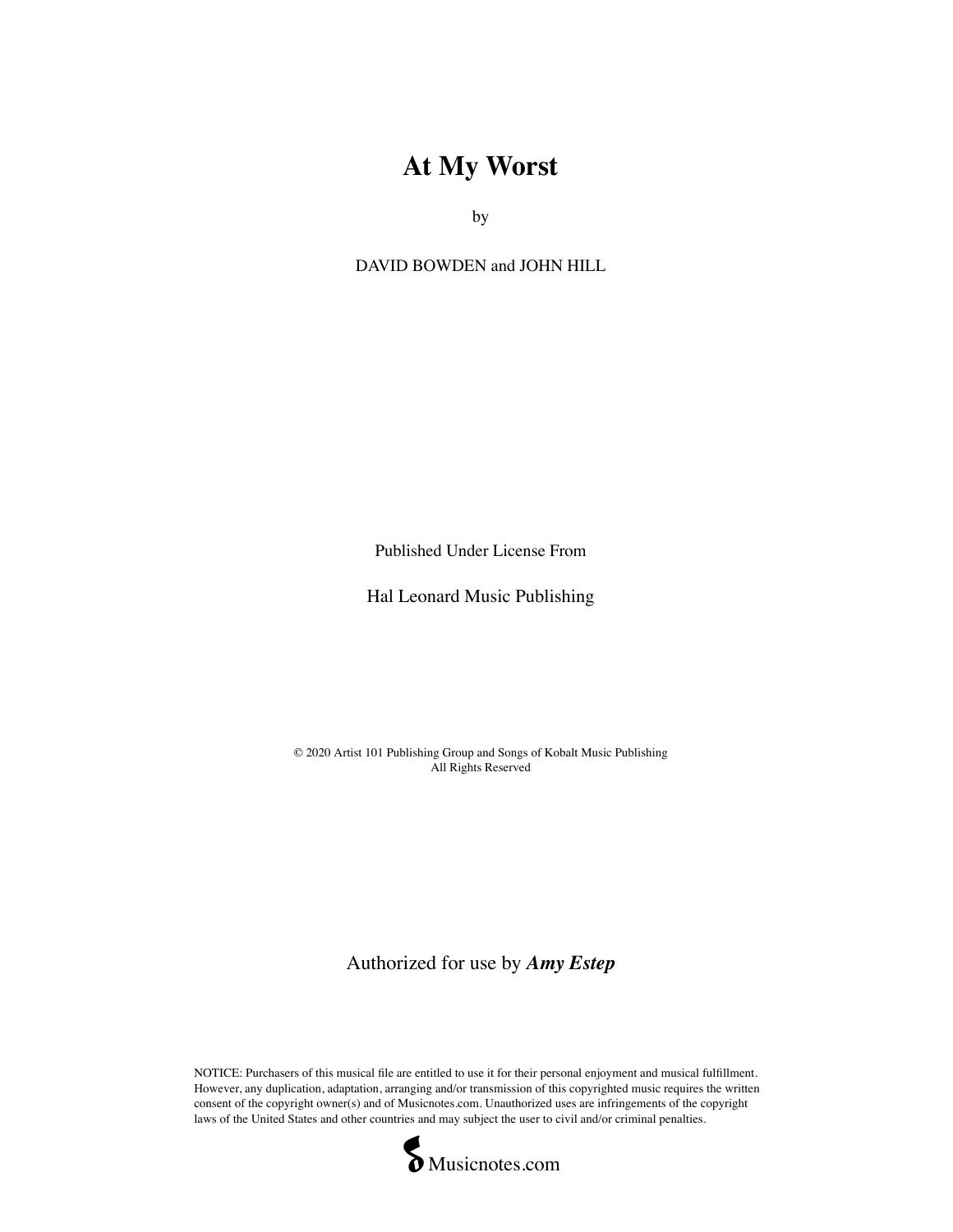## **AT MY WORST**

## Words and Music by DAVID BOWDEN and JOHN HILL



© 2020 Artist 101 Publishing Group and Songs of Kobalt Music Publishing All Rights Reserved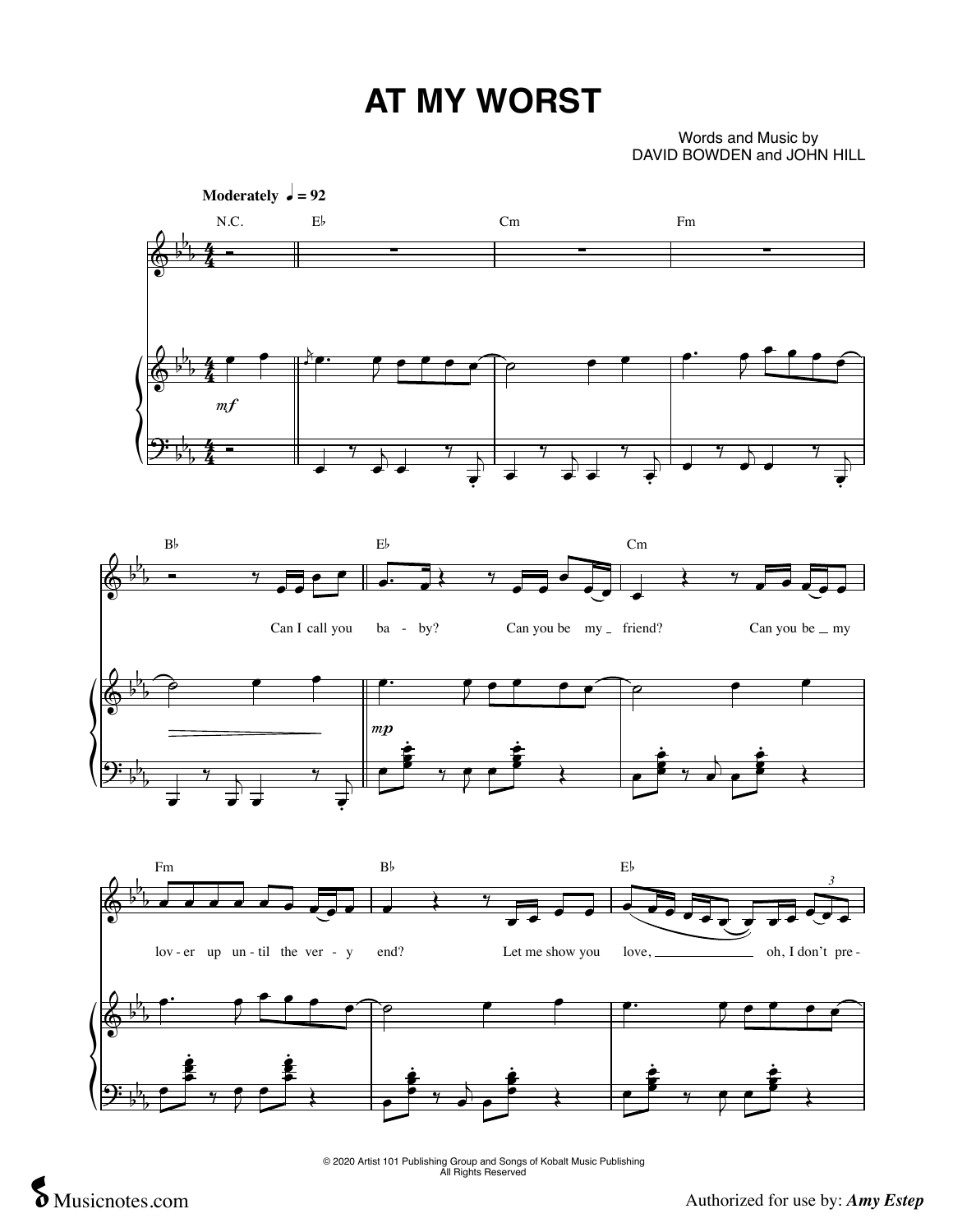







 $\blacksquare$  '  $\blacksquare$  '  $\blacksquare$  '  $\blacksquare$  '  $\blacksquare$  '  $\blacksquare$  '  $\blacksquare$  '  $\blacksquare$  '  $\blacksquare$  '  $\blacksquare$  '  $\blacksquare$  '  $\blacksquare$  '  $\blacksquare$  '  $\blacksquare$  '  $\blacksquare$  '  $\blacksquare$  '  $\blacksquare$  '  $\blacksquare$  '  $\blacksquare$  '  $\blacksquare$  '  $\blacksquare$  '  $\blacksquare$  '  $\blacksquare$  '  $\blacksquare$  '  $\blacksquare$ 

**S** Musicnotes.com Authorized for use by: *Amy Estep*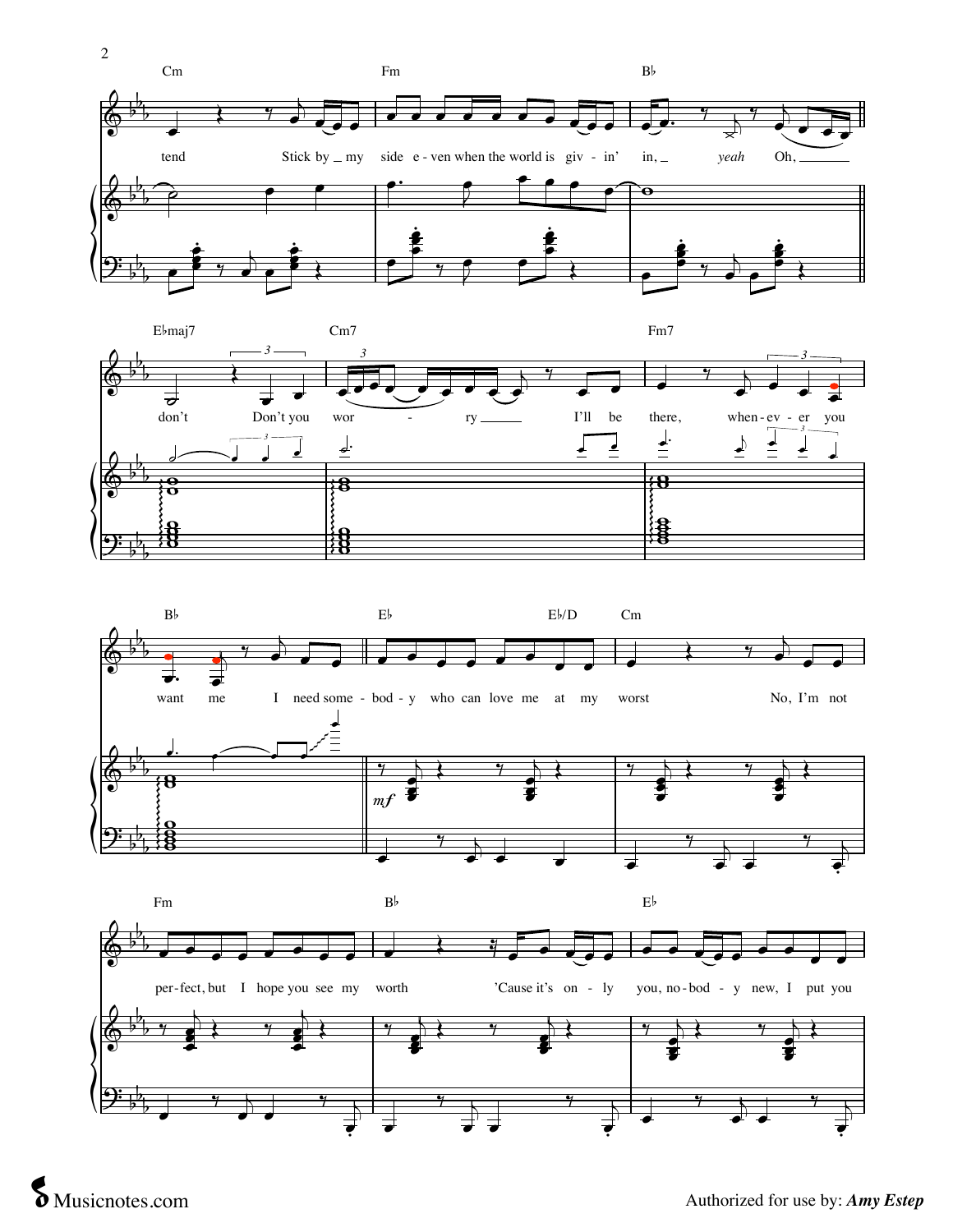





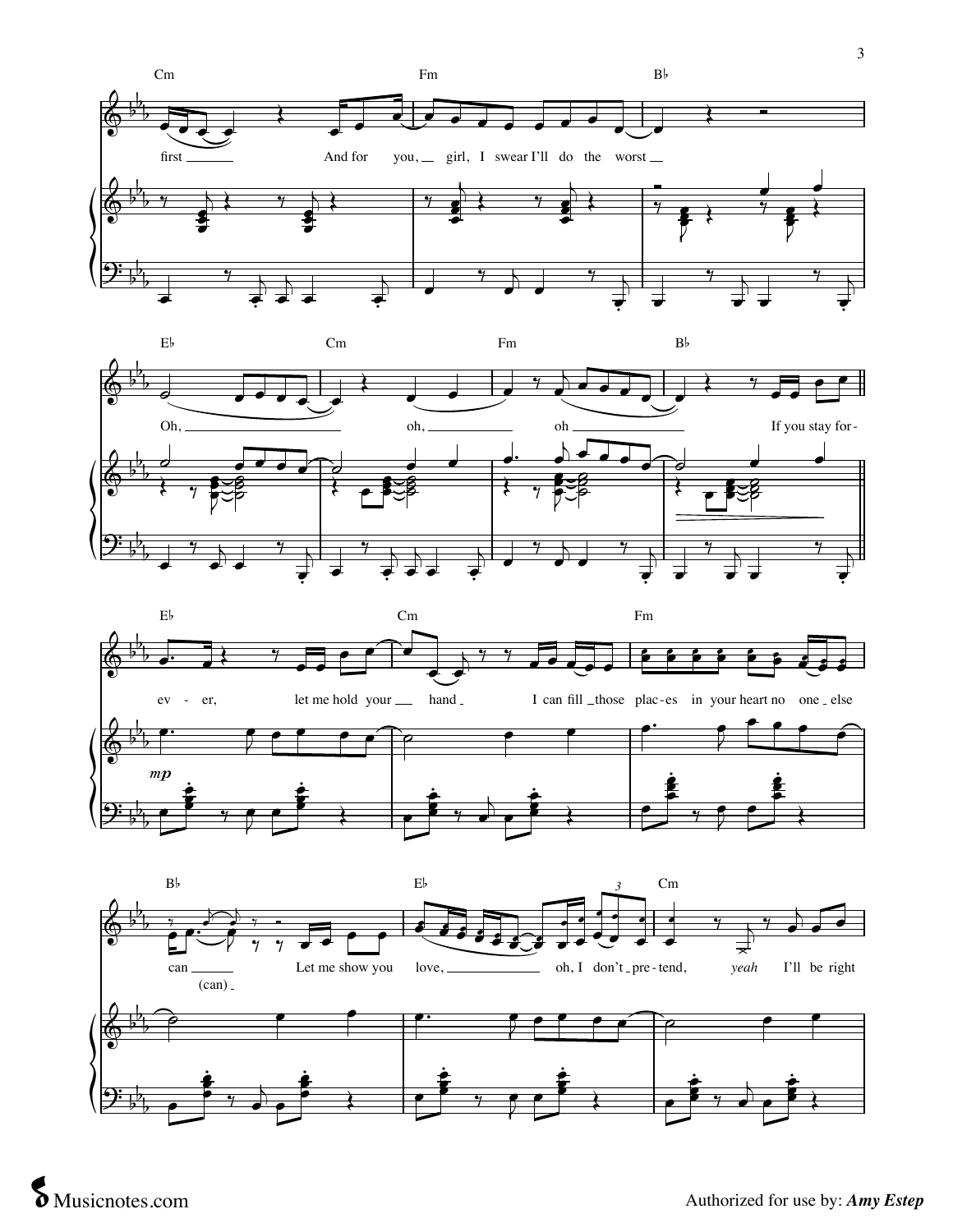









 $\blacksquare$  ''  $\blacksquare$  ''  $\blacksquare$  ''  $\blacksquare$  ''  $\blacksquare$  ''  $\blacksquare$  ''  $\blacksquare$  ''  $\blacksquare$  ''  $\blacksquare$  ''  $\blacksquare$  ''  $\blacksquare$  ''  $\blacksquare$  ''  $\blacksquare$  ''  $\blacksquare$  ''  $\blacksquare$  ''  $\blacksquare$  ''  $\blacksquare$  ''  $\blacksquare$  ''  $\blacksquare$  ''  $\blacksquare$  ''  $\blacksquare$  ''  $\blacksquare$  ''

' '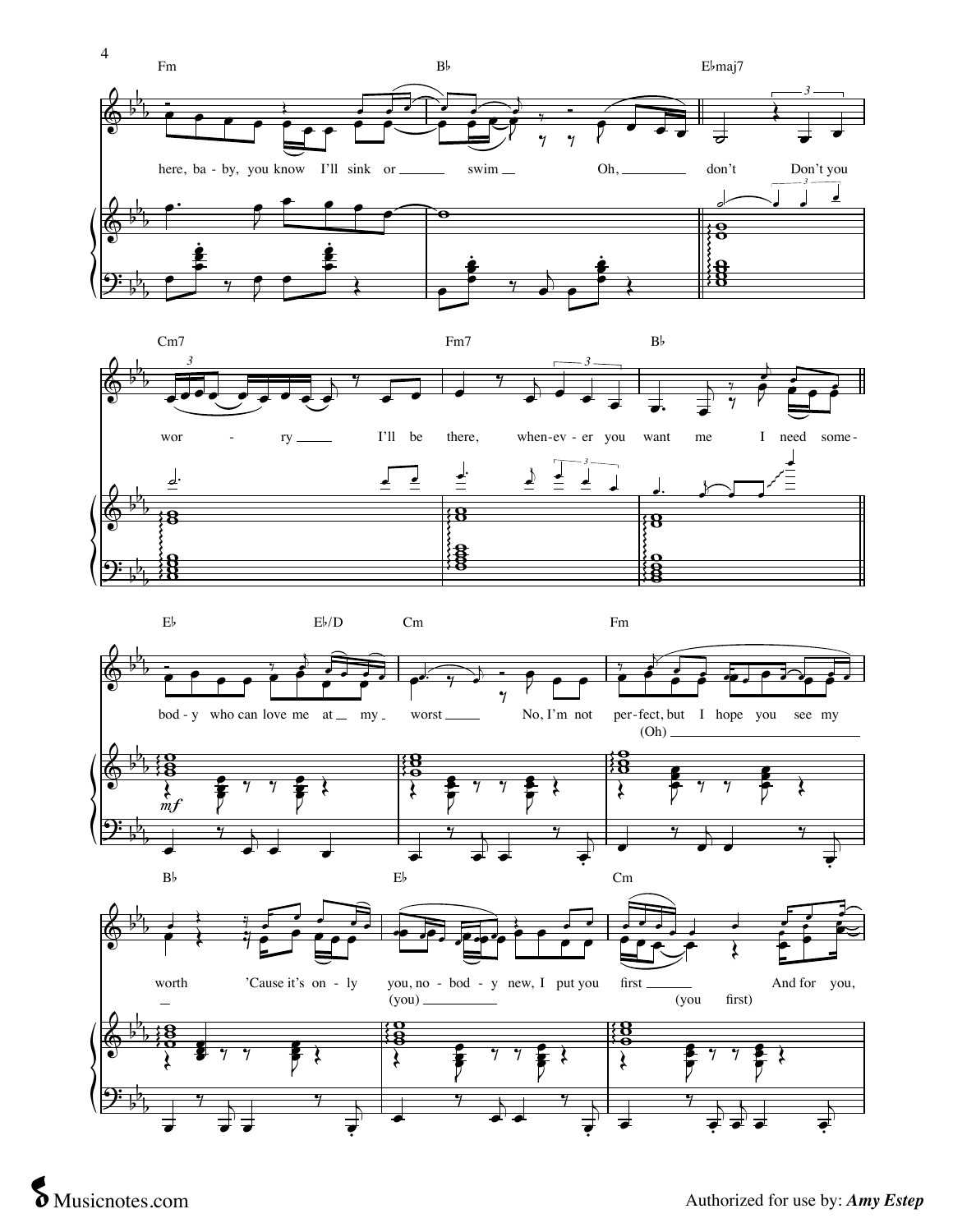